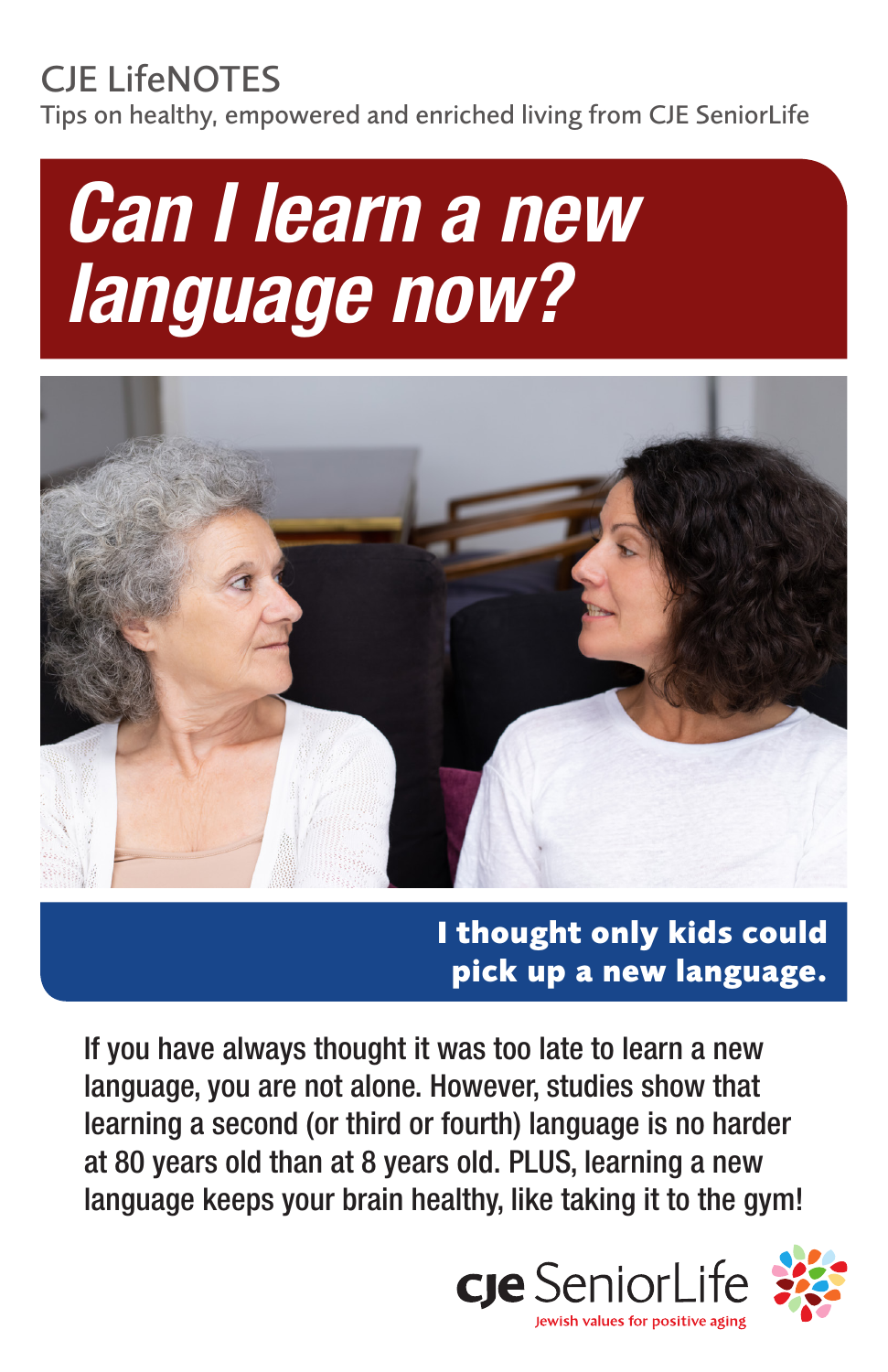# Why Should I Learn A New Language?

- Discover and appreciate a different culture by reading literature, listening to music and watching movies in a foreign language.
- Explore different neighborhoods in your city like a local by ordering at a restaurant or speaking to neighbors.
- Make friends you never would've been able to before.
- Improve your confidence by setting a goal and working toward it.

#### What's More?

Despite common misconceptions, there is no good or bad time to learn a new language. Scientists have recently proven that the brain can repair itself and learn new skills every single day. Further research shows that multilingual adults developed dementias later than those who only spoke one language.

#### Fun Fact

The part of your brain that learns music and math, is the same part that learns language. Everyone knows math which means EVERYONE can learn a new language!

#### I'm Not in School Anymore. How Can I Learn?

You already know how you learn best. Are index cards helpful to you? Do you prefer listening to recordings? Or maybe you need visuals.

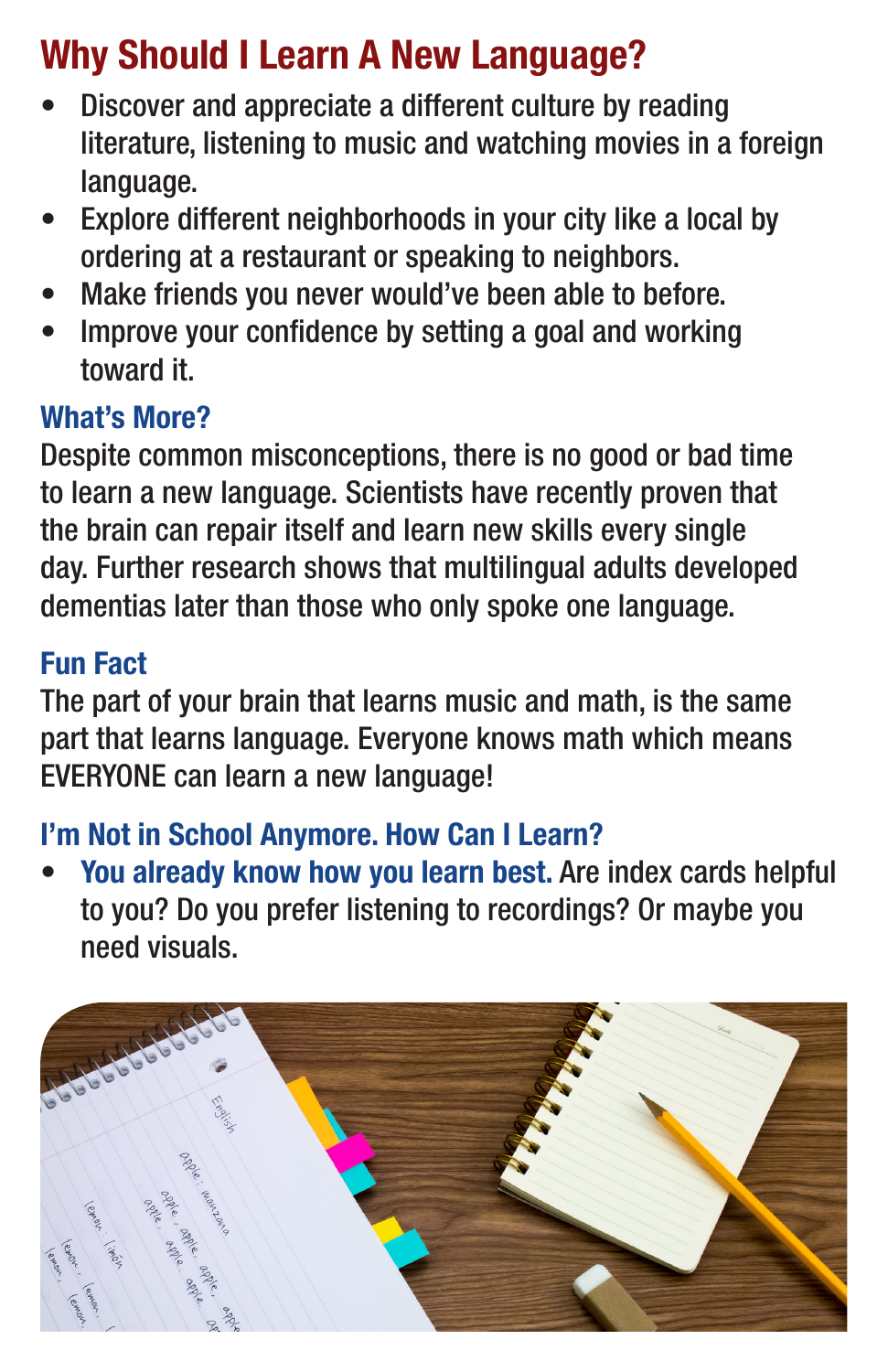

- Set modest goals and be patient. Don't expect to be fluent in a week.
- The language you learn should hold importance to you. Does your niece live in France or does your friend want to travel to South America with you?
- Use context. Talk with native speakers, listen to radio stations or even watch movies in the language you're learning. It may sound like gibberish at first, but you will start to pick up on certain words and can build context around it until you become more familiar.

Studies show that each new language you learn becomes easier since your brain has developed a system and is becoming healthier and healthier.

#### Language Resources

Duolingo and Babbel are user-friendly mobile and online apps that have multiple languages to choose from and remind you to do your quick daily lessons. There are also thousands of YouTube videos and other online sites.

You can also check out our website: www.cje.net/cyberclub for our Spanish 101 Series offering free video lessons online!